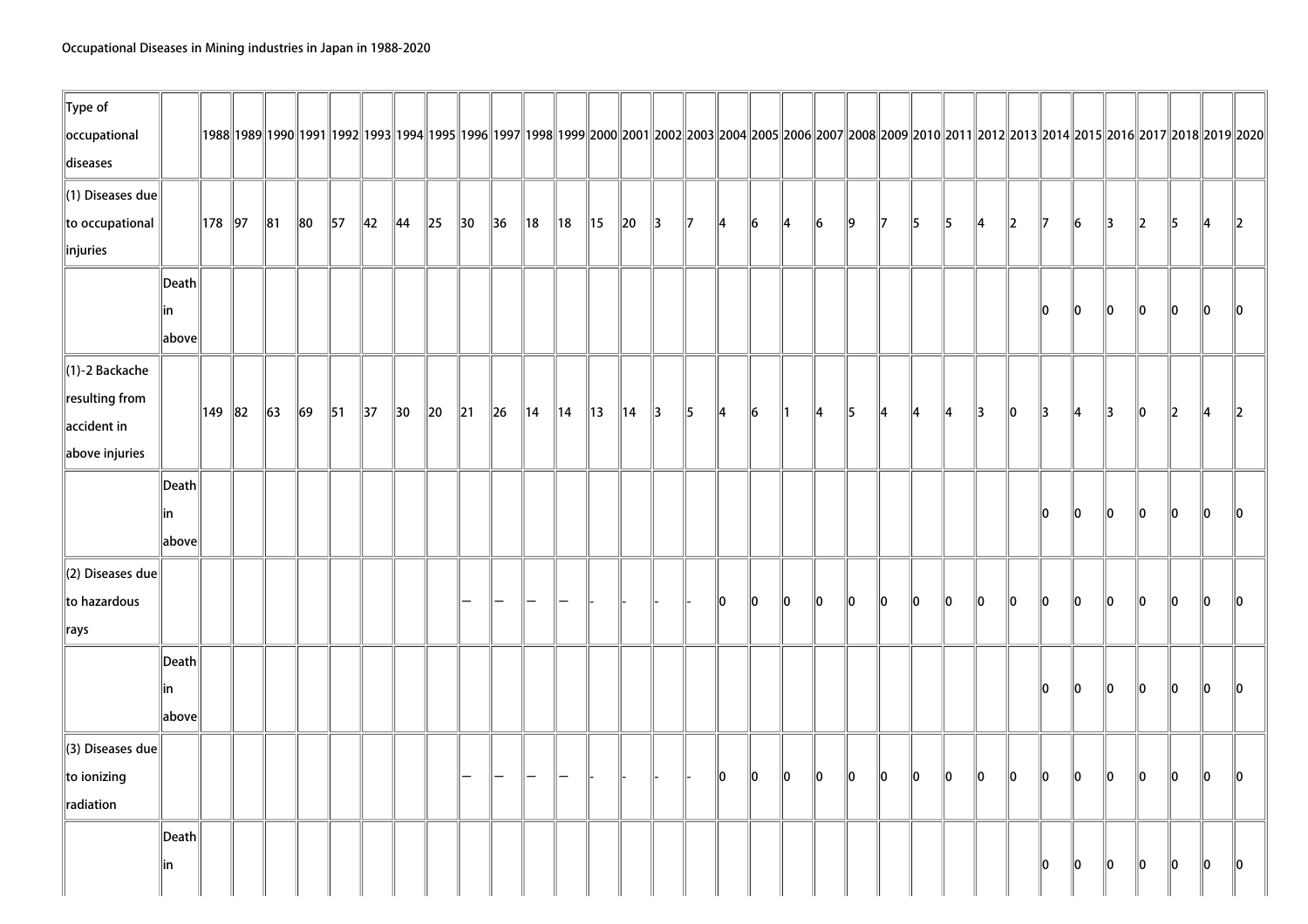|                          | $\ $ above $\ $       |    |               |               |         |   |             |   |   |   |               |    |    |               |               |         |    |               |         |    |    |    |    |    |    |               |         |             |         |         |    |    |               |
|--------------------------|-----------------------|----|---------------|---------------|---------|---|-------------|---|---|---|---------------|----|----|---------------|---------------|---------|----|---------------|---------|----|----|----|----|----|----|---------------|---------|-------------|---------|---------|----|----|---------------|
| $\ $ (4) Diseases due    |                       |    |               |               |         |   |             |   |   |   |               |    |    |               |               |         |    |               |         |    |    |    |    |    |    |               |         |             |         |         |    |    |               |
| $\ $ to abnormal         |                       |    |               |               |         |   |             |   | - | — |               |    |    |               |               |         | 10 | 10            | $\ 0\ $ | 10 | 10 | 10 | 10 | 10 | 10 | 10            | 10      | 10          | 10      | 10      | 10 | 10 | 10            |
| $\parallel$ atmospheric  |                       |    |               |               |         |   |             |   |   |   |               |    |    |               |               |         |    |               |         |    |    |    |    |    |    |               |         |             |         |         |    |    |               |
| pressure                 |                       |    |               |               |         |   |             |   |   |   |               |    |    |               |               |         |    |               |         |    |    |    |    |    |    |               |         |             |         |         |    |    |               |
|                          | $ \mathsf{Death} $    |    |               |               |         |   |             |   |   |   |               |    |    |               |               |         |    |               |         |    |    |    |    |    |    |               |         |             |         |         |    |    |               |
|                          | in                    |    |               |               |         |   |             |   |   |   |               |    |    |               |               |         |    |               |         |    |    |    |    |    |    |               | 10      | 10          | 10      | 10      | 10 | 10 | 10            |
|                          | above                 |    |               |               |         |   |             |   |   |   |               |    |    |               |               |         |    |               |         |    |    |    |    |    |    |               |         |             |         |         |    |    |               |
| $\ $ (5) Diseases due    |                       |    |               |               |         |   |             |   |   |   |               |    |    |               |               |         |    |               |         |    |    |    |    |    |    |               |         |             |         |         |    |    |               |
| $\ $ to abnormal         |                       | ∥1 | $\parallel$ 1 | $\parallel$ 1 | $\ 2\ $ | 2 | $\parallel$ | 2 |   |   | 111           | ∥1 | ∥1 | $\parallel$ 1 | $\parallel$ 2 | $\ 2\ $ | 10 | $\parallel$ 1 | 10      | 10 | 10 | 10 | ∥1 | ∥1 | 10 | $\parallel$ 2 | 10      | $\parallel$ | 10      | 10      | 11 | 10 | $\parallel$ 3 |
| $\parallel$ temperature  |                       |    |               |               |         |   |             |   |   |   |               |    |    |               |               |         |    |               |         |    |    |    |    |    |    |               |         |             |         |         |    |    |               |
|                          | $\vert$ Death $\vert$ |    |               |               |         |   |             |   |   |   |               |    |    |               |               |         |    |               |         |    |    |    |    |    |    |               |         |             |         |         |    |    |               |
|                          | in                    |    |               |               |         |   |             |   |   |   |               |    |    |               |               |         |    |               |         |    |    |    |    |    |    |               | 10      | 11          | 10      | 10      | 10 | 10 | 10            |
|                          | above                 |    |               |               |         |   |             |   |   |   |               |    |    |               |               |         |    |               |         |    |    |    |    |    |    |               |         |             |         |         |    |    |               |
| $\ $ (5)-2 Heat          |                       |    |               |               |         |   |             |   |   |   |               |    |    |               |               |         |    |               |         |    |    |    |    |    |    |               |         |             |         |         |    |    |               |
| stroke in above          |                       |    |               |               |         |   |             |   |   |   |               |    |    |               |               |         |    |               |         |    |    |    |    |    |    |               | 10      | $\ 2\ $     | $\ 0\ $ | $\ 0\ $ | 11 | 10 | $\parallel$ 3 |
| abnormal                 |                       |    |               |               |         |   |             |   |   |   |               |    |    |               |               |         |    |               |         |    |    |    |    |    |    |               |         |             |         |         |    |    |               |
| $\parallel$ temperature  |                       |    |               |               |         |   |             |   |   |   |               |    |    |               |               |         |    |               |         |    |    |    |    |    |    |               |         |             |         |         |    |    |               |
|                          | $ \mathsf{Death} $    |    |               |               |         |   |             |   |   |   |               |    |    |               |               |         |    |               |         |    |    |    |    |    |    |               |         |             |         |         |    |    |               |
|                          | in                    |    |               |               |         |   |             |   |   |   |               |    |    |               |               |         |    |               |         |    |    |    |    |    |    |               | 10      | 11          | 10      | 10      | 10 | 10 | $\ 0\ $       |
|                          | above                 |    |               |               |         |   |             |   |   |   |               |    |    |               |               |         |    |               |         |    |    |    |    |    |    |               |         |             |         |         |    |    |               |
| $\ $ (6) Ear diseases    |                       |    |               |               |         |   |             |   |   |   |               |    |    |               |               |         |    |               |         |    |    |    |    |    |    |               | llo     | ∥o          |         |         |    |    |               |
| $\parallel$ due to noise |                       |    |               |               |         |   |             |   |   |   |               | 11 |    |               |               |         | 10 | 10            | $\ 0\ $ | 10 | 10 | 10 | ∥1 | 10 | 10 | 10            |         |             | 10      | 10      | 10 | 10 | 10            |
|                          | $\ $ Death $\ $       |    |               |               |         |   |             |   |   |   |               |    |    |               |               |         |    |               |         |    |    |    |    |    |    |               |         |             |         |         |    |    |               |
|                          | ∥in                   |    |               |               |         |   |             |   |   |   |               |    |    |               |               |         |    |               |         |    |    |    |    |    |    |               | 10      | $\ 0\ $     | $\ 0\ $ | 10      | 10 | 10 | $\ 0\ $       |
|                          | above                 |    |               |               |         |   |             |   |   |   |               |    |    |               |               |         |    |               |         |    |    |    |    |    |    |               |         |             |         |         |    |    |               |
| $\Vert$ (7) Diseases due |                       |    |               |               |         |   |             |   |   |   |               |    |    |               |               |         |    |               |         |    |    |    |    |    |    |               |         |             |         |         |    |    |               |
| to factors other         |                       |    |               |               |         |   |             |   | — | — | $\overline{}$ | —  |    |               |               |         | 10 | 10            | $\ 0\ $ | 10 | 10 | 10 | 10 | 10 | 10 | 10            | $\ 0\ $ | 10          | 10      | 10      | 11 | 10 | $\ 0\ $       |
| than (2) to (6)          |                       |    |               |               |         |   |             |   |   |   |               |    |    |               |               |         |    |               |         |    |    |    |    |    |    |               |         |             |         |         |    |    |               |
|                          | $\ $ Death $\ $       |    |               |               |         |   |             |   |   |   |               |    |    |               |               |         |    |               |         |    |    |    |    |    |    |               |         |             |         |         |    |    |               |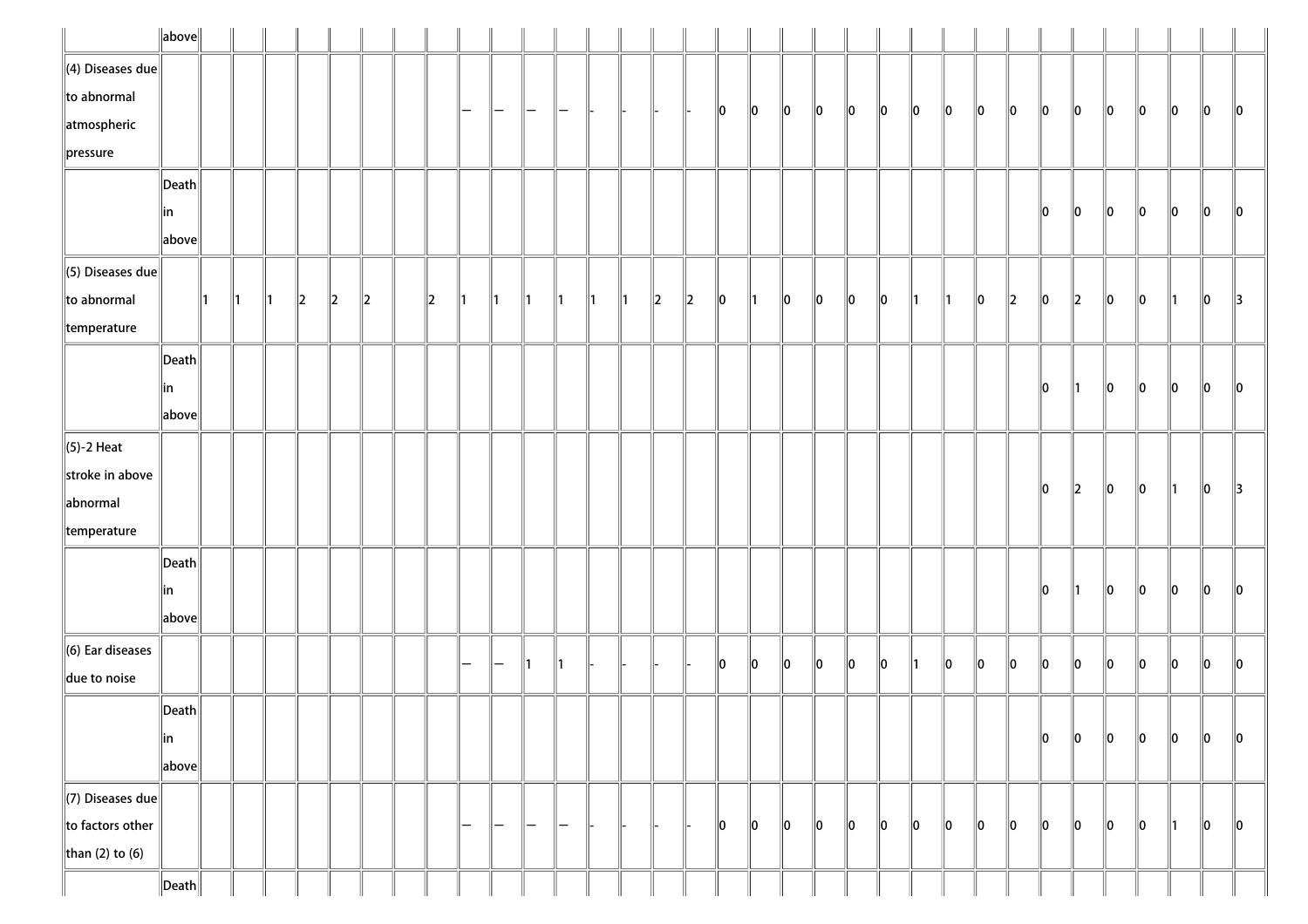|                                                                                                                                                 | in<br>above                                     |    |         |               |         |     |   |    |    |   |                        |                   |    |    |    |    |    |         |               |         |    |         |          |         |         |               | 10      | $\ 0\ $ | $\ 0\ $ | $\ 0\ $ | $\ 0\ $ | 10      | $\mathsf{I}$ 10 |
|-------------------------------------------------------------------------------------------------------------------------------------------------|-------------------------------------------------|----|---------|---------------|---------|-----|---|----|----|---|------------------------|-------------------|----|----|----|----|----|---------|---------------|---------|----|---------|----------|---------|---------|---------------|---------|---------|---------|---------|---------|---------|-----------------|
| $\ $ (8) Diseases of<br>locomotion and<br>internal organs<br>$\ $ due to heavy<br>and excessive                                                 |                                                 |    | $\ 2\ $ |               |         |     |   | 11 |    | — | —                      | 11                | ∥1 |    |    | ∥1 | 10 | 10      | 10            | 10      | 10 | 10      | 10       | $\ 0\ $ | 10      | 10            | 10      | 10      | 10      | $\ 0\ $ | 10      | $\ 0\ $ | 10              |
| work load                                                                                                                                       | $\ $ Death<br>∥in<br>above                      |    |         |               |         |     |   |    |    |   |                        |                   |    |    |    |    |    |         |               |         |    |         |          |         |         |               | 10      | $\ 0\ $ | $\ 0\ $ | $\ 0\ $ | $\ 0\ $ | $\ 0\ $ | 10              |
| $\left\  (9) \right\ $<br><b>Occupational</b><br>lower back pain<br>$\left\ $ excluding that<br>$\ $ caused by<br>occupational<br>$\ $ injuries |                                                 |    | ∥9      |               |         | 11  |   |    | 11 | - | 11.                    |                   |    |    |    |    | 10 | $\ 0\ $ | $ 0\rangle$   | $\ 0\ $ | 10 | 10      | 10       | ∥1      | 10      | $\parallel$ 0 | 10      | $\ 0\ $ | 10      | 10      | 10      | 11      | 10              |
|                                                                                                                                                 | $\vert$ Death $\vert$<br>∥in<br>$\ $ above $\ $ |    |         |               |         |     |   |    |    |   |                        |                   |    |    |    |    |    |         |               |         |    |         |          |         |         |               | 10      | llo     | lo.     | lo      | lo.     | llo     | 10              |
| $\ $ (10) Diseases<br>due to vibration                                                                                                          |                                                 | 10 | $\ 2\ $ | $\parallel$ 3 | $\ 2\ $ | 11. | 3 |    |    |   |                        |                   | —  | 11 | 11 | ∥1 | 10 | $\ 0\ $ | 10            | $\ 0\ $ | 10 | $\ 0\ $ | <b>O</b> | $\ 0\ $ | $\ 0\ $ | $\ 0\ $       | $\ 0\ $ | $\ 0\ $ | $\ 0\ $ | $\ 0\ $ | $\ 0\ $ | $\ 0\ $ | $\ 0\ $         |
|                                                                                                                                                 | $\vert$ Death $\vert$<br>∥in<br>above           |    |         |               |         |     |   |    |    |   |                        |                   |    |    |    |    |    |         |               |         |    |         |          |         |         |               | $\ 0\ $ | $\ 0\ $ | $\ 0\ $ | $\ 0\ $ | $\ 0\ $ | $\ 0\ $ | $\ 0\ $         |
| $\ $ (11) Disorders<br>$\ $ in fingers and<br>forearms, and<br>cervico-                                                                         |                                                 |    |         |               |         |     |   |    |    | — | $\qquad \qquad \qquad$ | $\qquad \qquad -$ | —  |    |    |    | 10 | $\ 0\ $ | $\parallel$ 1 | $\ 0\ $ | 10 | $\ 0\ $ | 10       | $\ 0\ $ | 10      | $\ 0\ $       | 10      | $\ 0\ $ | 10      | $\ 0\ $ | 10      | $\ 0\ $ | $\ 0\ $         |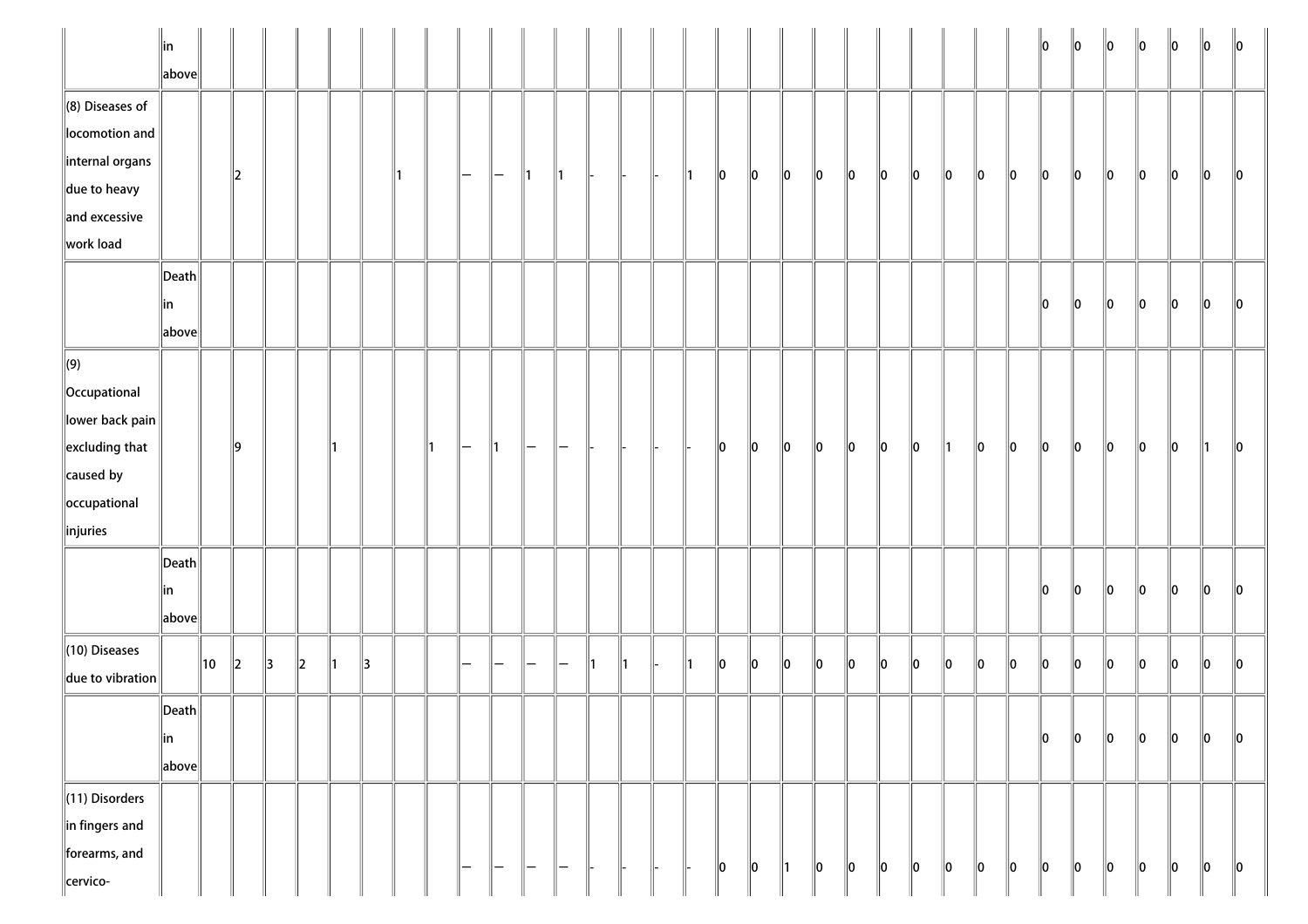| $\ $ bronchial                                  |                                      |    |    |    |  |    |                          |                   |                          |                          |  |  |    |               |         |               |         |             |               |               |                                                                                                                                                                    |               |               |    |         |                |          |                |               |
|-------------------------------------------------|--------------------------------------|----|----|----|--|----|--------------------------|-------------------|--------------------------|--------------------------|--|--|----|---------------|---------|---------------|---------|-------------|---------------|---------------|--------------------------------------------------------------------------------------------------------------------------------------------------------------------|---------------|---------------|----|---------|----------------|----------|----------------|---------------|
| disorder                                        |                                      |    |    |    |  |    |                          |                   |                          |                          |  |  |    |               |         |               |         |             |               |               |                                                                                                                                                                    |               |               |    |         |                |          |                |               |
|                                                 | $\vert$ Death $\vert$                |    |    |    |  |    |                          |                   |                          |                          |  |  |    |               |         |               |         |             |               |               |                                                                                                                                                                    |               |               |    |         |                |          |                |               |
|                                                 | in                                   |    |    |    |  |    |                          |                   |                          |                          |  |  |    |               |         |               |         |             |               |               |                                                                                                                                                                    |               | 10            | 10 | 10      | 10             | 10       | 10             | $\parallel$ 0 |
|                                                 | above                                |    |    |    |  |    |                          |                   |                          |                          |  |  |    |               |         |               |         |             |               |               |                                                                                                                                                                    |               |               |    |         |                |          |                |               |
| (12) Diseases                                   |                                      |    |    |    |  |    |                          |                   |                          |                          |  |  |    |               |         |               |         |             |               |               |                                                                                                                                                                    |               |               |    |         |                |          |                |               |
| due to causes                                   |                                      |    |    |    |  |    | —                        | $\overline{}$     |                          |                          |  |  | 10 | 10            | 10      | $\parallel$ 0 | 10      | 10          | 10            | $\parallel$ 0 | 10                                                                                                                                                                 | $\parallel$ 0 | 10            | 10 | 10      | 10             | 10       | 10             | $\parallel$ 0 |
| other than $(8)$                                |                                      |    |    |    |  |    |                          |                   |                          |                          |  |  |    |               |         |               |         |             |               |               |                                                                                                                                                                    |               |               |    |         |                |          |                |               |
| $\ $ to (11)                                    |                                      |    |    |    |  |    |                          |                   |                          |                          |  |  |    |               |         |               |         |             |               |               |                                                                                                                                                                    |               |               |    |         |                |          |                |               |
|                                                 | Death                                |    |    |    |  |    |                          |                   |                          |                          |  |  |    |               |         |               |         |             |               |               |                                                                                                                                                                    |               |               |    |         |                |          |                |               |
|                                                 | in                                   |    |    |    |  |    |                          |                   |                          |                          |  |  |    |               |         |               |         |             |               |               |                                                                                                                                                                    |               | 10            | 10 | 10      | 10             | 10       | 10             | 10            |
|                                                 | $\left\Vert \text{above}\right\Vert$ |    |    |    |  |    |                          |                   |                          |                          |  |  |    |               |         |               |         |             |               |               |                                                                                                                                                                    |               |               |    |         |                |          |                |               |
| $\parallel$ (13) Anoxia                         |                                      |    |    |    |  |    | $\equiv$                 | $\qquad \qquad -$ | $\overline{\phantom{0}}$ | $\overline{\phantom{0}}$ |  |  | 10 | $\parallel$ 0 | $\ 0\ $ | $\ 0\ $       | 10      | $\ 0\ $     | $\ 0\ $       | $\ 0\ $       | $\ 0\ $                                                                                                                                                            | $\ 0\ $       | 0             | ∥0 | $\ 0\ $ | 10             | 10       | 0              | $\ 0\ $       |
|                                                 | Death                                |    |    |    |  |    |                          |                   |                          |                          |  |  |    |               |         |               |         |             |               |               |                                                                                                                                                                    |               |               |    |         |                |          |                |               |
|                                                 | in                                   |    |    |    |  |    |                          |                   |                          |                          |  |  |    |               |         |               |         |             |               |               |                                                                                                                                                                    |               | llo.          | 10 | 10      | 10             | 10       | 10             | $\parallel$ 0 |
|                                                 | above                                |    |    |    |  |    |                          |                   |                          |                          |  |  |    |               |         |               |         |             |               |               |                                                                                                                                                                    |               |               |    |         |                |          |                |               |
| $\parallel$ (14) Diseases                       |                                      |    |    |    |  |    |                          |                   |                          |                          |  |  |    |               |         |               |         |             |               |               |                                                                                                                                                                    |               |               |    |         |                |          |                |               |
| $\ $ due to chemical                            |                                      |    |    |    |  |    |                          |                   |                          |                          |  |  |    |               |         |               |         |             |               |               |                                                                                                                                                                    |               |               |    |         |                |          |                |               |
| substances                                      |                                      | ∥1 | 12 | 14 |  | 13 | $\overline{\phantom{a}}$ | $\parallel$ 1     | $\overline{}$            | $\overline{\phantom{m}}$ |  |  | 10 | 10            | 10      | $\parallel$ 0 | $\ 0\ $ | $ 0\rangle$ | $\parallel$ 1 | $\ 0\ $       | 10                                                                                                                                                                 | $\ 0\ $       | $\parallel$ 1 | 10 | 10      | $\parallel$ 1  | ∥1       | 10             | 10            |
| $\ $ (excluding                                 |                                      |    |    |    |  |    |                          |                   |                          |                          |  |  |    |               |         |               |         |             |               |               |                                                                                                                                                                    |               |               |    |         |                |          |                |               |
| cancer)                                         |                                      |    |    |    |  |    |                          |                   |                          |                          |  |  |    |               |         |               |         |             |               |               |                                                                                                                                                                    |               |               |    |         |                |          |                |               |
|                                                 | $ \mathsf{Death} $                   |    |    |    |  |    |                          |                   |                          |                          |  |  |    |               |         |               |         |             |               |               |                                                                                                                                                                    |               |               |    |         |                |          |                |               |
|                                                 | in                                   |    |    |    |  |    |                          |                   |                          |                          |  |  |    |               |         |               |         |             |               |               |                                                                                                                                                                    |               | 10            | 10 | 10      | 10             | 10       | 10             | 10            |
|                                                 | above                                |    |    |    |  |    |                          |                   |                          |                          |  |  |    |               |         |               |         |             |               |               |                                                                                                                                                                    |               |               |    |         |                |          |                |               |
| $\sqrt{(15)}$                                   |                                      |    |    |    |  |    |                          |                   |                          |                          |  |  |    |               |         |               |         |             |               |               |                                                                                                                                                                    |               |               |    |         |                |          |                |               |
| $\left\Vert \mathsf{Pneumoconiosis}\right\Vert$ |                                      |    |    |    |  |    |                          |                   |                          |                          |  |  |    |               |         |               |         |             |               |               |                                                                                                                                                                    |               |               |    |         |                |          |                |               |
| $\ $ and                                        |                                      |    |    |    |  |    |                          |                   |                          |                          |  |  |    |               |         |               |         |             |               |               | 599   503   496   484   446   414   494   451   541   504   467   467   462   364   353   345   313   222   186   162   166   134   130   110   103   93   53   54 |               |               |    | 50      | $\parallel$ 38 | $\ 24\ $ | $\parallel$ 34 | $\ 29\ $      |
| complications                                   |                                      |    |    |    |  |    |                          |                   |                          |                          |  |  |    |               |         |               |         |             |               |               |                                                                                                                                                                    |               |               |    |         |                |          |                |               |
| conly absent)                                   |                                      |    |    |    |  |    |                          |                   |                          |                          |  |  |    |               |         |               |         |             |               |               |                                                                                                                                                                    |               |               |    |         |                |          |                |               |
| $\ $ (16) Diseases                              |                                      |    |    |    |  |    |                          |                   |                          |                          |  |  |    |               |         |               |         |             |               |               |                                                                                                                                                                    |               |               |    |         |                |          |                |               |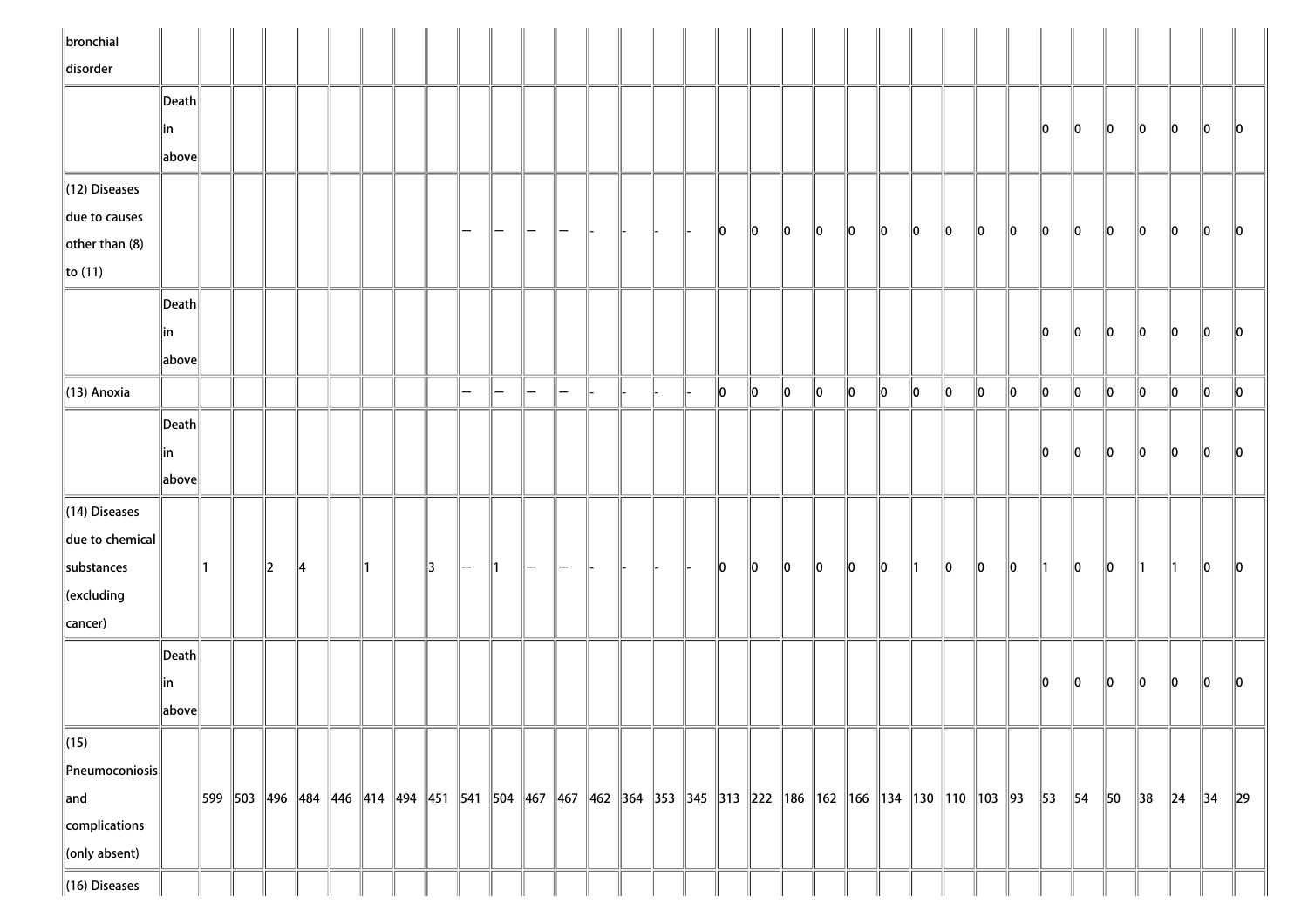| $\ $ due to<br>$\parallel$ pathogenic |                                        |  |  |  |  |  | $\parallel$ 2 | $\parallel$ 2 |  |  | $\ 0\ $       | $\ 0\ $ | $\ 0\ $     | $\ 0\ $ | $\ 0\ $ | $\ 0\ $     | $\ 0\ $     | $\ 0\ $ | $\ 0\ $ | $\ 0\ $ | $\ 0\ $ | $\parallel$ 1 | $\ 0\ $ | $\parallel$ 1 | 10      | 10      | $\ 0\ $       |
|---------------------------------------|----------------------------------------|--|--|--|--|--|---------------|---------------|--|--|---------------|---------|-------------|---------|---------|-------------|-------------|---------|---------|---------|---------|---------------|---------|---------------|---------|---------|---------------|
| $\left\Vert$ organisms                |                                        |  |  |  |  |  |               |               |  |  |               |         |             |         |         |             |             |         |         |         |         |               |         |               |         |         |               |
|                                       | $\left\Vert \mathsf{Death}\right\Vert$ |  |  |  |  |  |               |               |  |  |               |         |             |         |         |             |             |         |         |         |         |               |         |               |         |         |               |
|                                       | ∥in                                    |  |  |  |  |  |               |               |  |  |               |         |             |         |         |             |             |         |         |         | 10      | $\ 0\ $       | $\ 0\ $ | $\ 0\ $       | $\ 0\ $ | $\ 0\ $ | $\ 0\ $       |
|                                       | $\ $ above $\ $                        |  |  |  |  |  |               |               |  |  |               |         |             |         |         |             |             |         |         |         |         |               |         |               |         |         |               |
| $\ $ (16)-2                           |                                        |  |  |  |  |  |               |               |  |  |               |         |             |         |         |             |             |         |         |         |         |               |         |               |         |         |               |
| Occupational                          |                                        |  |  |  |  |  |               |               |  |  |               |         |             |         |         |             |             |         |         |         |         |               |         |               |         |         |               |
| Diseases due to                       |                                        |  |  |  |  |  |               |               |  |  |               |         |             |         |         |             |             |         |         |         |         |               |         |               |         |         |               |
| COVID-19 in                           |                                        |  |  |  |  |  |               |               |  |  |               |         |             |         |         |             |             |         |         |         |         |               |         |               |         |         | $\ 0\ $       |
| above in above                        |                                        |  |  |  |  |  |               |               |  |  |               |         |             |         |         |             |             |         |         |         |         |               |         |               |         |         |               |
| $\parallel$ pathogenic                |                                        |  |  |  |  |  |               |               |  |  |               |         |             |         |         |             |             |         |         |         |         |               |         |               |         |         |               |
| $\ $ organisms                        |                                        |  |  |  |  |  |               |               |  |  |               |         |             |         |         |             |             |         |         |         |         |               |         |               |         |         |               |
|                                       | $\ $ Death $\ $                        |  |  |  |  |  |               |               |  |  |               |         |             |         |         |             |             |         |         |         |         |               |         |               |         |         |               |
|                                       | in                                     |  |  |  |  |  |               |               |  |  |               |         |             |         |         |             |             |         |         |         |         |               |         |               |         |         | $\ 0\ $       |
|                                       | $\ $ above $\ $                        |  |  |  |  |  |               |               |  |  |               |         |             |         |         |             |             |         |         |         |         |               |         |               |         |         |               |
| $\parallel$ (17) Cancer due           |                                        |  |  |  |  |  |               |               |  |  |               |         |             |         |         |             |             |         |         |         |         |               |         |               |         |         |               |
| to ionizing                           |                                        |  |  |  |  |  |               |               |  |  | $\parallel$ 0 | 10      | 10          | $\ 0\ $ | $\ 0\ $ | $ 0\rangle$ | $ 0\rangle$ | $\ 0\ $ | $\ 0\ $ | $\ 0\ $ | $\ 0\ $ | $\ 0\ $       | $\ 0\ $ | $\ 0\ $       | $\ 0\ $ | $\ 0\ $ | $\ 0\ $       |
| radiation                             |                                        |  |  |  |  |  |               |               |  |  |               |         |             |         |         |             |             |         |         |         |         |               |         |               |         |         |               |
|                                       | $\left\Vert \mathsf{Death}\right\Vert$ |  |  |  |  |  |               |               |  |  |               |         |             |         |         |             |             |         |         |         |         |               |         |               |         |         |               |
|                                       | ∥in                                    |  |  |  |  |  |               |               |  |  |               |         |             |         |         |             |             |         |         |         | $\ 0\ $ | $\ 0\ $       | $\ 0\ $ | $\ 0\ $       | $\ 0\ $ | $\ 0\ $ | $\ 0\ $       |
|                                       | $\ $ above $\ $                        |  |  |  |  |  |               |               |  |  |               |         |             |         |         |             |             |         |         |         |         |               |         |               |         |         |               |
| $\parallel$ (18) Cancer due           |                                        |  |  |  |  |  |               |               |  |  |               |         |             |         |         |             |             |         |         |         |         |               |         |               |         |         |               |
| to chemical                           |                                        |  |  |  |  |  |               |               |  |  | 10            | $\ 0\ $ | $\parallel$ | $\ 0\ $ | $\ 0\ $ | $\ 0\ $     | $\ 0\ $     | $\ 0\ $ | $\ 0\ $ | $\ 0\ $ | $\ 0\ $ | $\ 0\ $       | $\ 0\ $ | $\ 0\ $       | $\ 0\ $ | $\ 0\ $ | $\parallel$ 0 |
| substances                            |                                        |  |  |  |  |  |               |               |  |  |               |         |             |         |         |             |             |         |         |         |         |               |         |               |         |         |               |
|                                       | $\vert$ Death $\vert$                  |  |  |  |  |  |               |               |  |  |               |         |             |         |         |             |             |         |         |         |         |               |         |               |         |         |               |
|                                       | ∥in                                    |  |  |  |  |  |               |               |  |  |               |         |             |         |         |             |             |         |         |         | 10      | 10            | 10      | $\ 0\ $       | $\ 0\ $ | $\ 0\ $ | $\ 0\ $       |
|                                       | $\ $ above $\ $                        |  |  |  |  |  |               |               |  |  |               |         |             |         |         |             |             |         |         |         |         |               |         |               |         |         |               |
|                                       |                                        |  |  |  |  |  |               |               |  |  |               |         |             |         |         |             |             |         |         |         |         |               |         |               |         |         |               |
| $\parallel$ (19) Cancer due           |                                        |  |  |  |  |  |               |               |  |  |               |         |             |         |         |             |             |         |         |         |         |               |         |               |         |         |               |
| to causes other                       |                                        |  |  |  |  |  |               |               |  |  |               |         |             |         |         |             |             |         |         |         |         |               |         |               |         |         |               |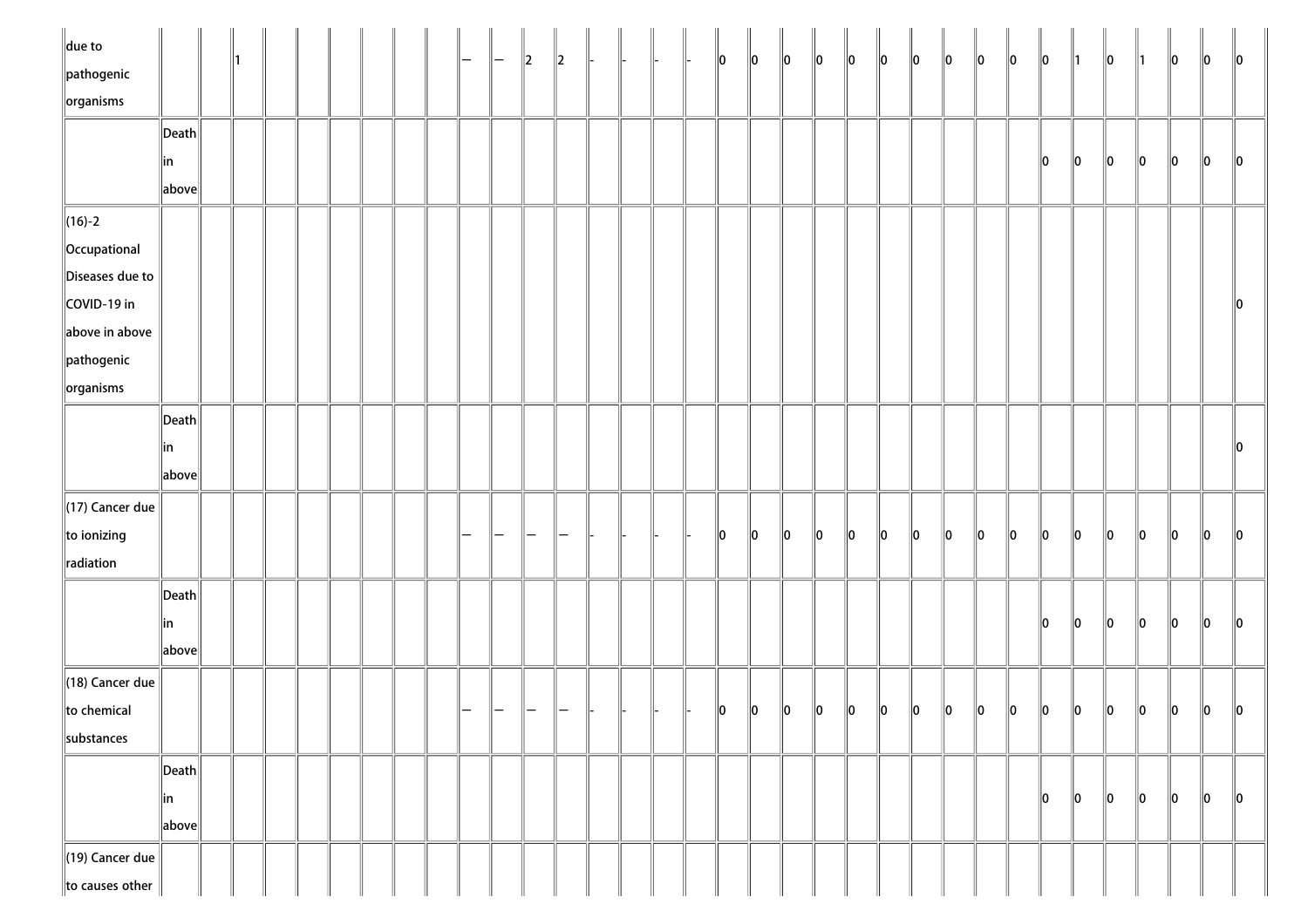| $\ $ than (17) and         |                       |  |  |  |  |     |     |     |   | $\parallel$ | $\parallel$ 1 | $\ 0\ $ | $\ 0\ $ | $\ 0\ $ | $\ 0\ $ | $\ 0\ $ | $\ 0\ $ | $\ 0\ $     | $\ 0\ $ | $\ 0\ $     | $\ 0\ $ | $\ 0\ $       | $\ 0\ $ | $\ 0\ $       | $\ 0\ $ | $\ 0\ $     | $\ 0\ $     | $\ 0\ $       |
|----------------------------|-----------------------|--|--|--|--|-----|-----|-----|---|-------------|---------------|---------|---------|---------|---------|---------|---------|-------------|---------|-------------|---------|---------------|---------|---------------|---------|-------------|-------------|---------------|
| $\ $ (18)                  |                       |  |  |  |  |     |     |     |   |             |               |         |         |         |         |         |         |             |         |             |         |               |         |               |         |             |             |               |
|                            | $\ $ Death $\ $       |  |  |  |  |     |     |     |   |             |               |         |         |         |         |         |         |             |         |             |         |               |         |               |         |             |             |               |
|                            | ∥in                   |  |  |  |  |     |     |     |   |             |               |         |         |         |         |         |         |             |         |             |         | 10            | $\ 0\ $ | $\ 0\ $       | 10      | 10          | 10          | $\parallel$ 0 |
|                            | above                 |  |  |  |  |     |     |     |   |             |               |         |         |         |         |         |         |             |         |             |         |               |         |               |         |             |             |               |
| $\parallel$ (20)           |                       |  |  |  |  |     |     |     |   |             |               |         |         |         |         |         |         |             |         |             |         |               |         |               |         |             |             |               |
| $\ $ Cerebrovascular $\ $  |                       |  |  |  |  |     |     |     |   |             |               |         |         |         |         |         |         |             |         |             |         |               |         |               |         |             |             |               |
| disease, heart             |                       |  |  |  |  |     |     |     |   |             |               |         |         |         |         |         |         |             |         |             |         | 10            |         |               |         |             |             |               |
| disease, etc.              |                       |  |  |  |  |     |     |     |   |             |               |         |         |         |         |         |         |             |         |             |         |               | $\ 0\ $ | $\parallel$ 1 | $\ 0\ $ | 10          | $\ 0\ $     | 10            |
| $\ $ due to                |                       |  |  |  |  |     |     |     |   |             |               |         |         |         |         |         |         |             |         |             |         |               |         |               |         |             |             |               |
| overwork                   |                       |  |  |  |  |     |     |     |   |             |               |         |         |         |         |         |         |             |         |             |         |               |         |               |         |             |             |               |
|                            | $\vert$ Death $\vert$ |  |  |  |  |     |     |     |   |             |               |         |         |         |         |         |         |             |         |             |         |               |         |               |         |             |             |               |
|                            | in                    |  |  |  |  |     |     |     |   |             |               |         |         |         |         |         |         |             |         |             |         | $\parallel$ 0 | $\ 0\ $ | ∥1            | 10      | $ 0\rangle$ | 10          | $\parallel$ 0 |
|                            | above                 |  |  |  |  |     |     |     |   |             |               |         |         |         |         |         |         |             |         |             |         |               |         |               |         |             |             |               |
| $\ $ (21) Mental           |                       |  |  |  |  |     |     |     |   |             |               |         |         |         |         |         |         |             |         |             |         |               |         |               |         |             |             |               |
| disorder due to            |                       |  |  |  |  |     |     |     |   |             |               |         |         |         |         |         |         |             |         |             |         |               |         |               |         |             |             |               |
| serious                    |                       |  |  |  |  |     |     |     |   |             |               |         |         |         |         |         |         |             |         |             |         |               |         |               |         |             |             |               |
| occupational               |                       |  |  |  |  |     |     |     |   |             |               |         |         |         |         |         |         |             |         |             |         | $\ 0\ $       | $\ 0\ $ | $\ 0\ $       | $\ 0\ $ | $\ 0\ $     | $ 0\rangle$ | $\ 0\ $       |
| psychological              |                       |  |  |  |  |     |     |     |   |             |               |         |         |         |         |         |         |             |         |             |         |               |         |               |         |             |             |               |
| burden                     |                       |  |  |  |  |     |     |     |   |             |               |         |         |         |         |         |         |             |         |             |         |               |         |               |         |             |             |               |
|                            | $\ $ Death $\ $       |  |  |  |  |     |     |     |   |             |               |         |         |         |         |         |         |             |         |             |         |               |         |               |         |             |             |               |
|                            | ∥in                   |  |  |  |  |     |     |     |   |             |               |         |         |         |         |         |         |             |         |             |         | $\parallel$ 0 | $\ 0\ $ | $ 0\rangle$   | $\ 0\ $ | $\ 0\ $     | $ 0\rangle$ | $\ 0\ $       |
|                            | above                 |  |  |  |  |     |     |     |   |             |               |         |         |         |         |         |         |             |         |             |         |               |         |               |         |             |             |               |
| $\ $ (22) Other            |                       |  |  |  |  |     |     |     |   |             |               |         |         |         |         |         |         |             |         |             |         |               |         |               |         |             |             |               |
| diseases                   |                       |  |  |  |  |     |     |     |   |             |               |         |         |         |         |         |         |             |         |             |         |               |         |               |         |             |             |               |
| $\ $ evidently due to $\ $ |                       |  |  |  |  | ı — | $-$ | ı — | - | ∥1          |               | $\ 0\ $ | $\ 2\ $ | $\ 0\ $ | $\ 0\ $ | $\ 0\ $ | $\ 0\ $ | $ 0\rangle$ | $\ 0\ $ | $ 0\rangle$ | $\ 0\ $ | $\ 0\ $       | $\ 0\ $ | $ 0\rangle$   | $\ 0\ $ | $\ 0\ $     | $ 0\rangle$ | ∥1            |
| occupational               |                       |  |  |  |  |     |     |     |   |             |               |         |         |         |         |         |         |             |         |             |         |               |         |               |         |             |             |               |
| causes                     |                       |  |  |  |  |     |     |     |   |             |               |         |         |         |         |         |         |             |         |             |         |               |         |               |         |             |             |               |
|                            | $\vert$ Death $\vert$ |  |  |  |  |     |     |     |   |             |               |         |         |         |         |         |         |             |         |             |         |               |         |               |         |             |             |               |
|                            | in                    |  |  |  |  |     |     |     |   |             |               |         |         |         |         |         |         |             |         |             |         | 10            | 10      | 10            | 10      | 10          | 10          | $\ 0\ $       |